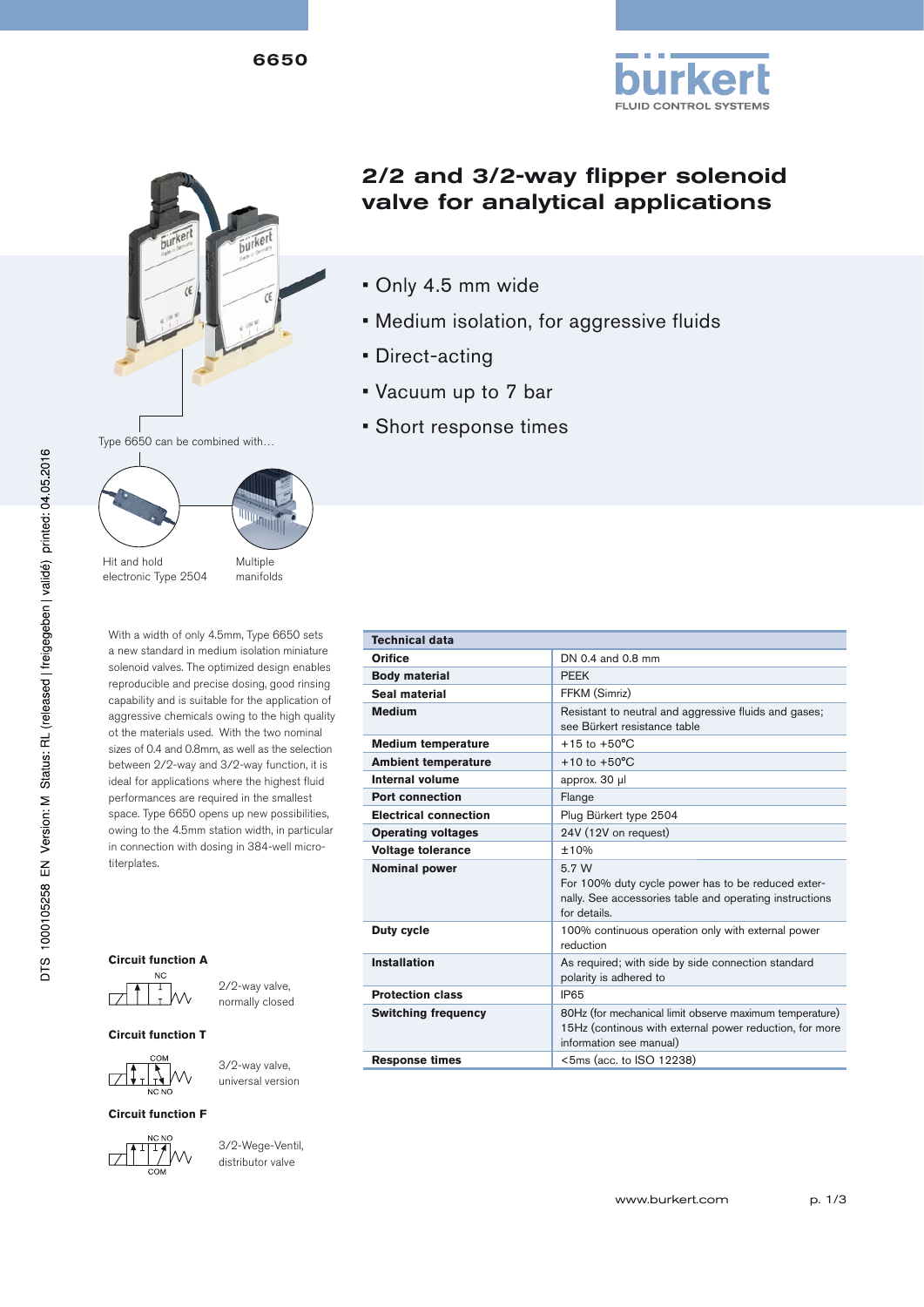## Ordering chart

|    | function<br>Circuit                                       | Orifice [mm]     | Kv value<br>$\Rightarrow$<br>water<br>[m3/h] | Pressure<br>range<br>[bar] <sup>2)</sup> | difference<br>[bar]<br>pressure<br>Max. | Voltage [V] | power [W]<br>Nominal<br>Inrush-<br>nomina<br>holding<br>power) | Item no. |
|----|-----------------------------------------------------------|------------------|----------------------------------------------|------------------------------------------|-----------------------------------------|-------------|----------------------------------------------------------------|----------|
| A  | 2/2-way valve NC<br><b>NC</b>                             | $0,4^{3}$        | 0,004                                        | $Vac.-7$                                 | 7                                       | 24          | 5,7/0,7                                                        | 182 284  |
|    | Мv                                                        | 0,8 <sup>4</sup> | 0,010                                        | $Vac.-3$                                 | 3                                       | 24          | 5,7/0,7                                                        | 226 664  |
| т  | 3/2-way valve<br>universal version<br>COM<br>Ŵ<br>NC NO   | 0.8              | 0.010                                        | $Vac.-1$                                 | $\mathbf{1}$                            | 24          | 5.7/0.7                                                        | 189 292  |
| F. | 3/2-way valve<br>distributor valve<br>NC NO<br>VV.<br>COM | 0,8              | 0,010                                        | $Vac.-3$                                 | 3                                       | 24          | 5,7/0,7                                                        | 227 020  |

 $1)$  Measured at +20  $^{\circ}$ C, 1 bar pressure at valve inlet and free outlet.

2) Measured as overpressure to the atmospheric pressure.

<sup>3)</sup> With orifice 0,4mm flow permitted in both directions

 $4)$  With orifice 0,8mm flow direction according to label.

Mounting screws: VA 2x M2x8

#### **EXTERIONS** Further versions on request

– 12V on request (external power reduction necessary, not possible with ID 670178)

## Dimensions [mm]

 $\vert \mathcal{F} \vert$